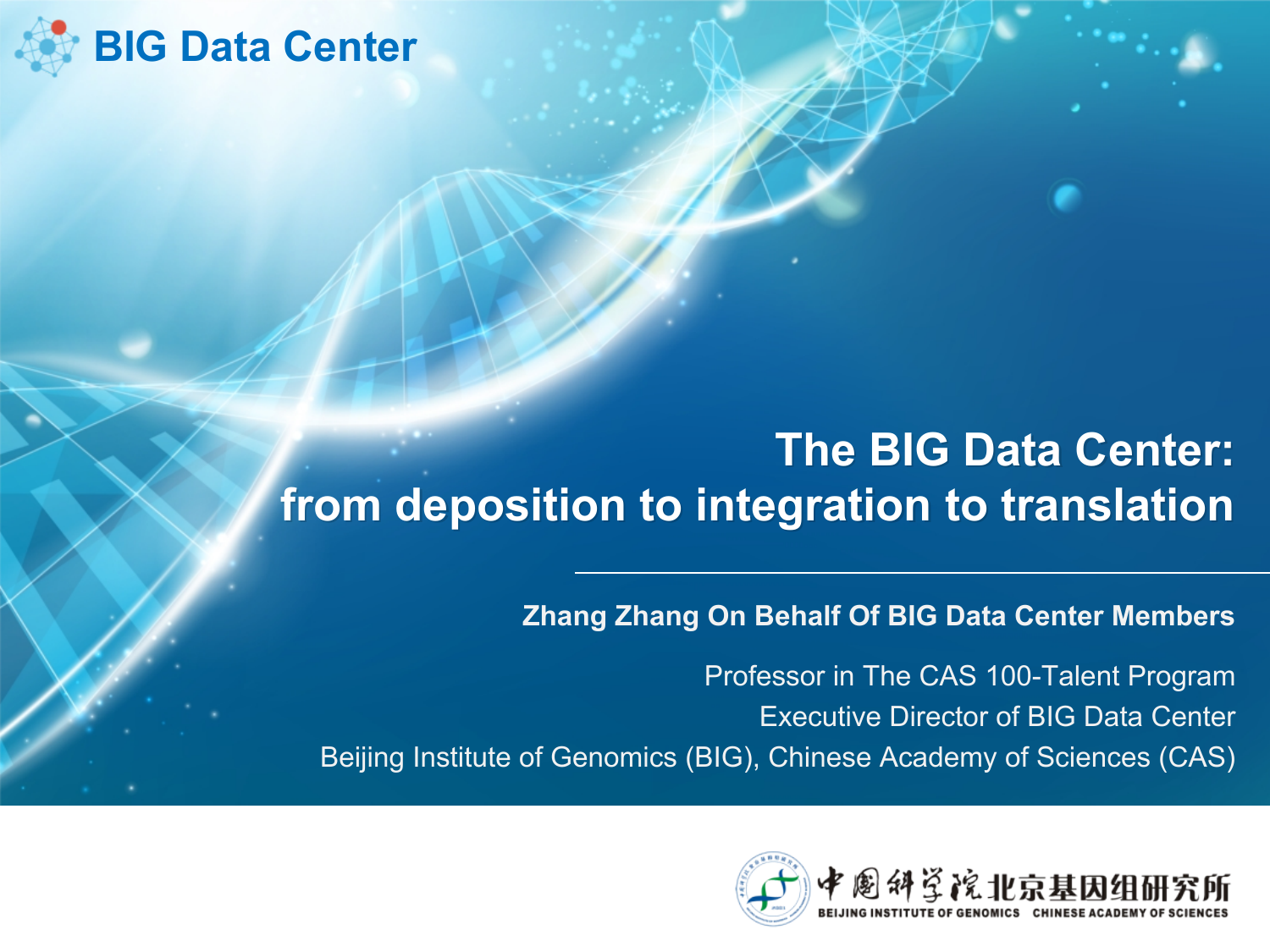## **Beijing Institute of Genomics (BIG), CAS**

- International Human Genome Project (China Part)
- National Genome Research Projects: Rice, Chicken, Silkworm, Common Carp, Cassava, Rubber Tree, etc.
- Sino-Saudi Genome Sequencing Project: Date Palm





Ce **Stem Co** 

**LA**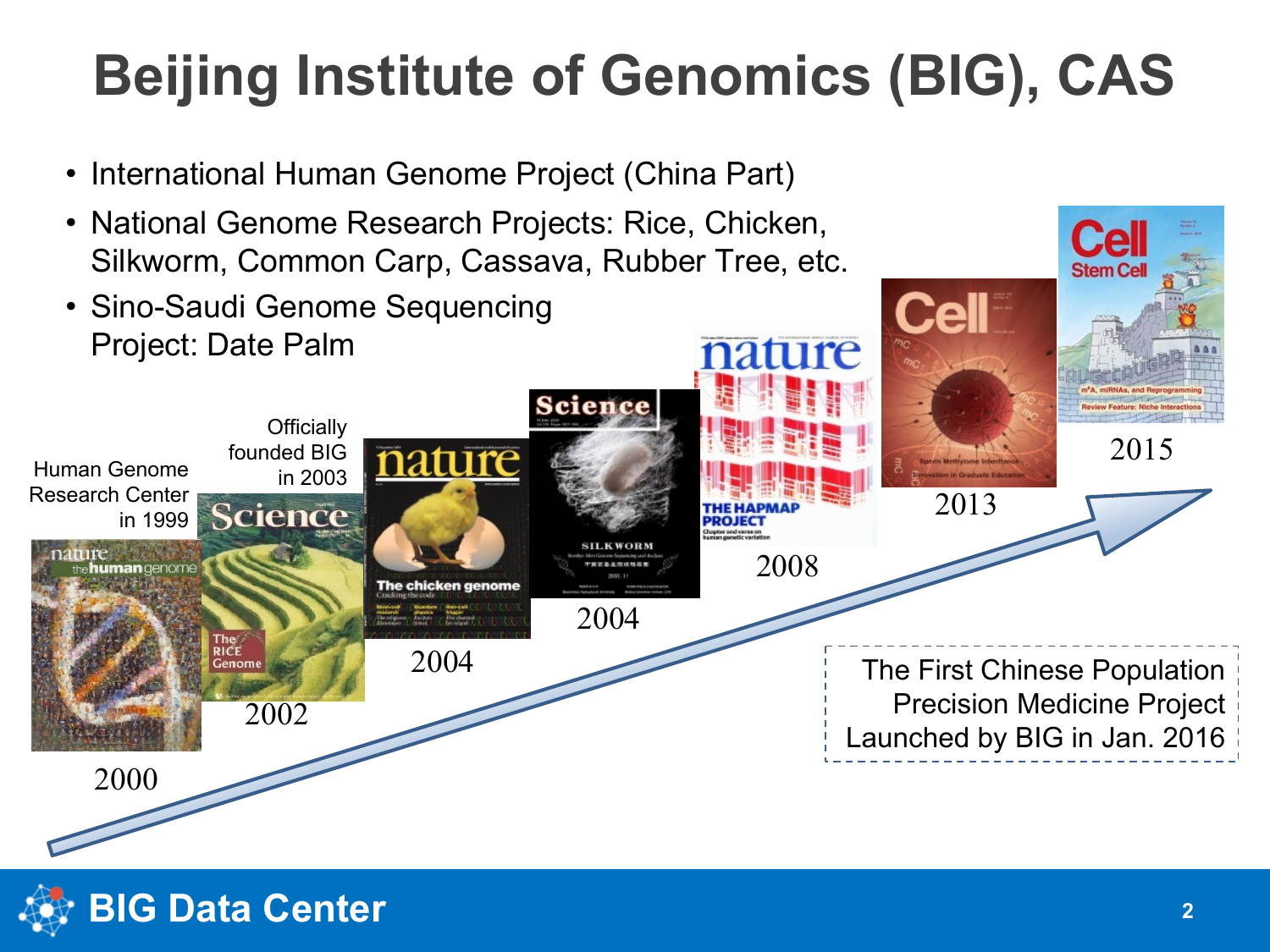### Precision Medicine and Big Data

| Year | <b>Countries &amp; Projects</b>                                 | Goal                       |
|------|-----------------------------------------------------------------|----------------------------|
|      | 2014 Lee Hood, 100K Wellness Project                            | Lee Hood, 100K             |
|      | 2014 US Human Longevity                                         | Craig Venter, 40K-100K/yr  |
|      | 2015 Obama 1M Genome Project                                    | 1M                         |
|      | 2012 Canada Personal Genome Project                             | 100K                       |
|      | 2011 The Genome of the Netherlands (GoNL)                       | 250 Trio                   |
|      | 2011 Iceland Genome project                                     | 100K                       |
|      | 2012 Norwegian Cancer Genomics Consortium                       | 25000 cancer patients/year |
|      | 2012 UK 100K Genome Project                                     | 100K patients              |
| 2013 | Japan 1000 Genome Project                                       | 1000                       |
|      | 2013 Saudi Arabia 100K Genome Project                           | Rare diseases              |
|      | 2016 GenomeAsia 100K Genome Project                             | 100K                       |
|      | 2015 CAS Precision Medicine Project                             | <b>CAS</b> cohort          |
| 2016 | China National Precision Medicine Projects Cohort, diseases, 1M |                            |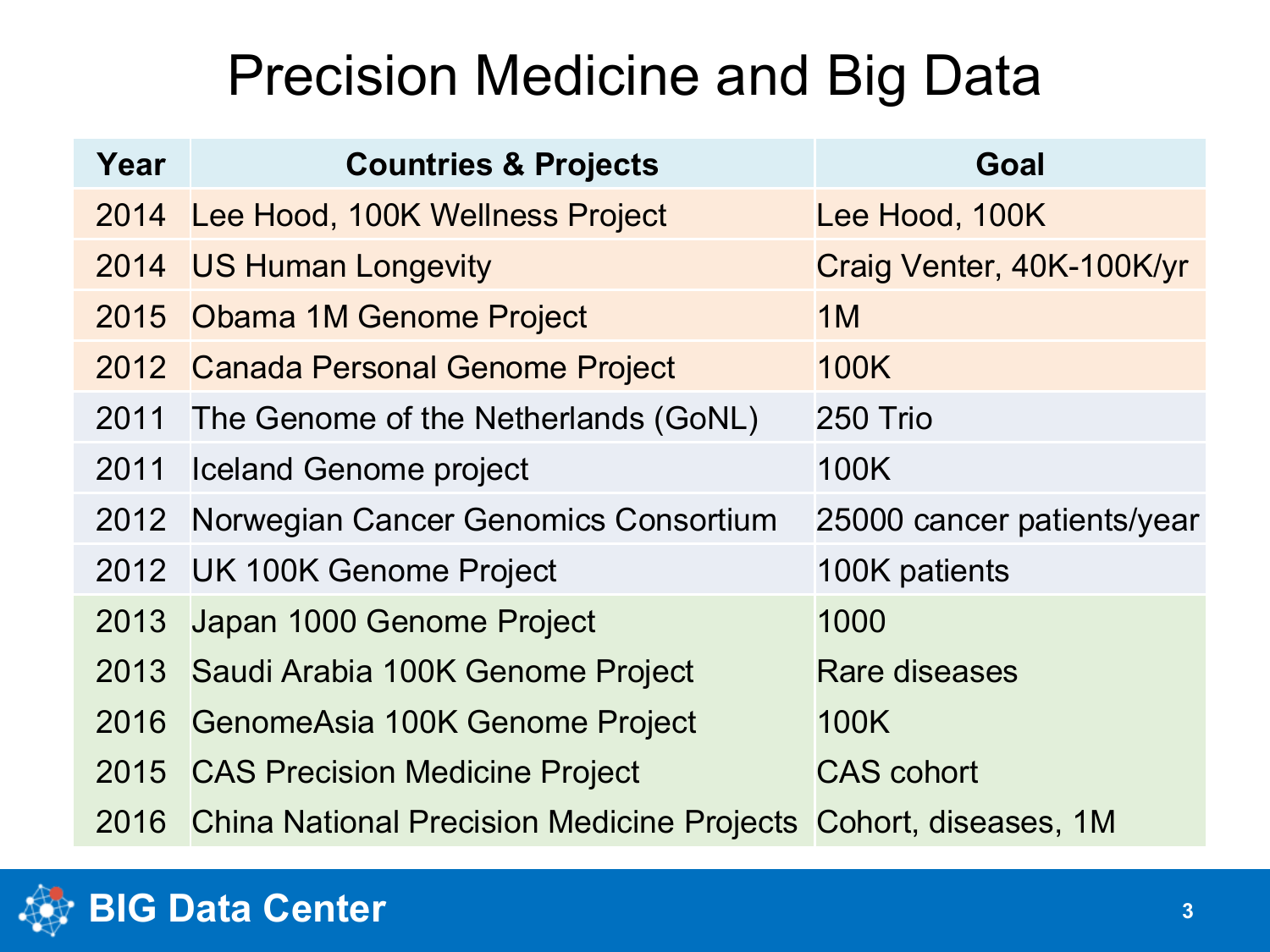### **Background**

- **Big Data from Large-scale National Research Projects based on genome sequencing**
- **China National Big Data Strategy:** *"…execute a national big data strategy and promote opening and sharing of data resources…"*
	- **n** Government funding for archiving domestic and international sequence data and establishing a national data center
	- <sup>n</sup> Greater support from the scientific community
- **Big Data Submission & Transfer** across countries becomes increasingly challenging
	- $\blacksquare$  Ever-growing data volume
	- $\blacksquare$  Formidable bottleneck in network bandwidth
	- **EXEC** Lack of Chinese language service and communication for complex metadata description and input